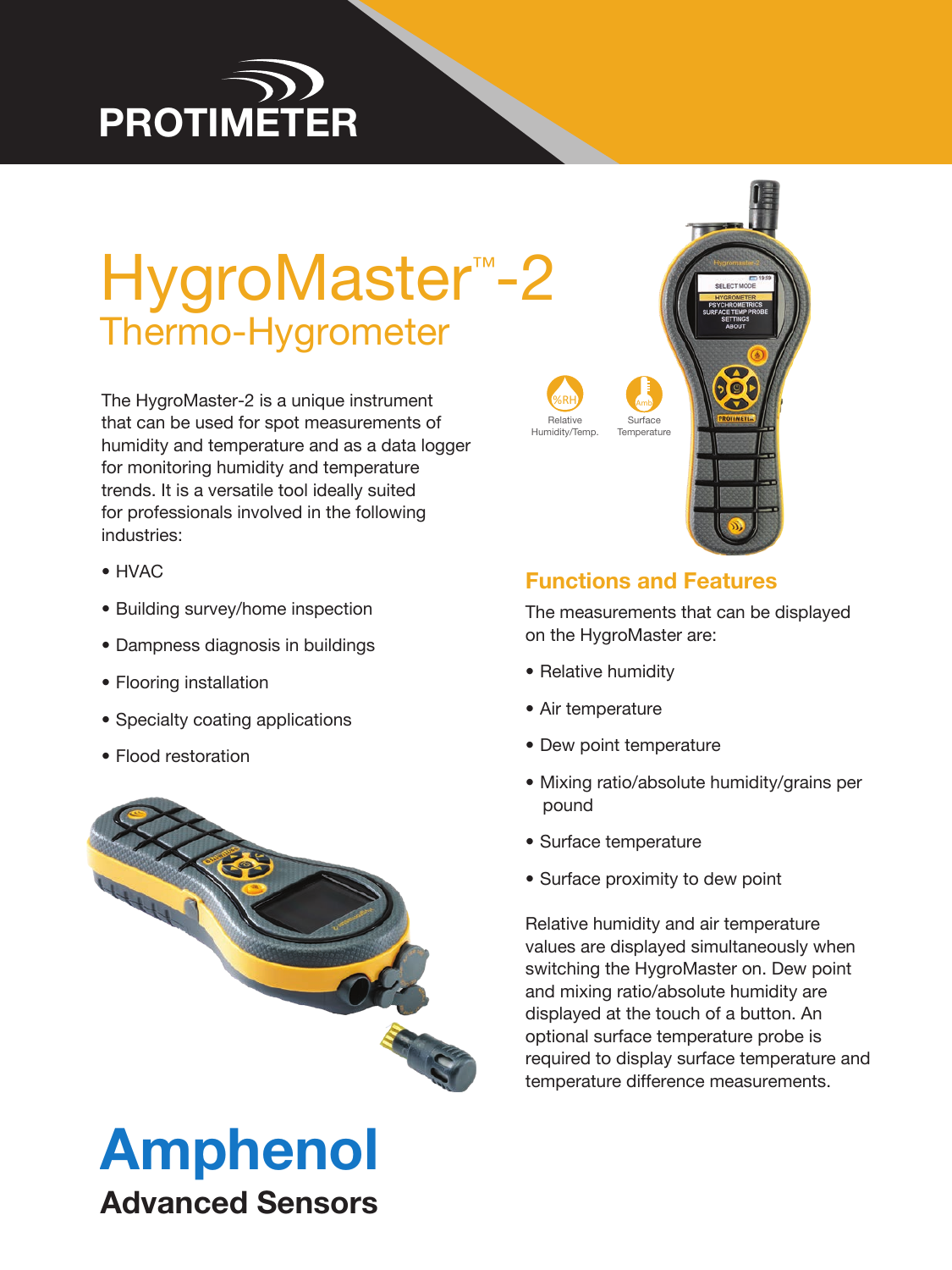# **HygroMaster Thermo-Hygrometer**

# **Data Logging Functions**

When concise and accurate environmental readings need to be reported, the HygroMaster is the ideal instrument. The ability to record readings instantly at the push of a button or leave the instrument in place over a period of time makes this instrument ideal for many applications including:

- Concrete floor moisture measurement
- Indoor air quality
- Environmental health
- HVAC
- Flood restoration

The HygroMaster can be set to record measurements over time. The data logger can be set and activated from the instrument buttons or from a PC. Measurements can be saved and displayed in tabular and graphical form.

The user selects four data logging parameters listed below:

- Logging interval: 1 minute to 24 hours
- Delayed start logging: 1 minute to 24 hours
- Number of logs: maximum of 398 records
- Job number: range from 1 to 15

### **Humidity Probe Options**

The HygroMaster may be used with two styles of interchangeable humidity probe, the Hygrostick and the Quikstick.

*Hygrostick part number POL4750, ideal for high moisture applications such as concrete*

*Quikstick part number POL8250-2, ideal for full range fast response % RH application*





*Automatic graphing -Windows based PC.*



*Set interval 1 minute to 24 hours*

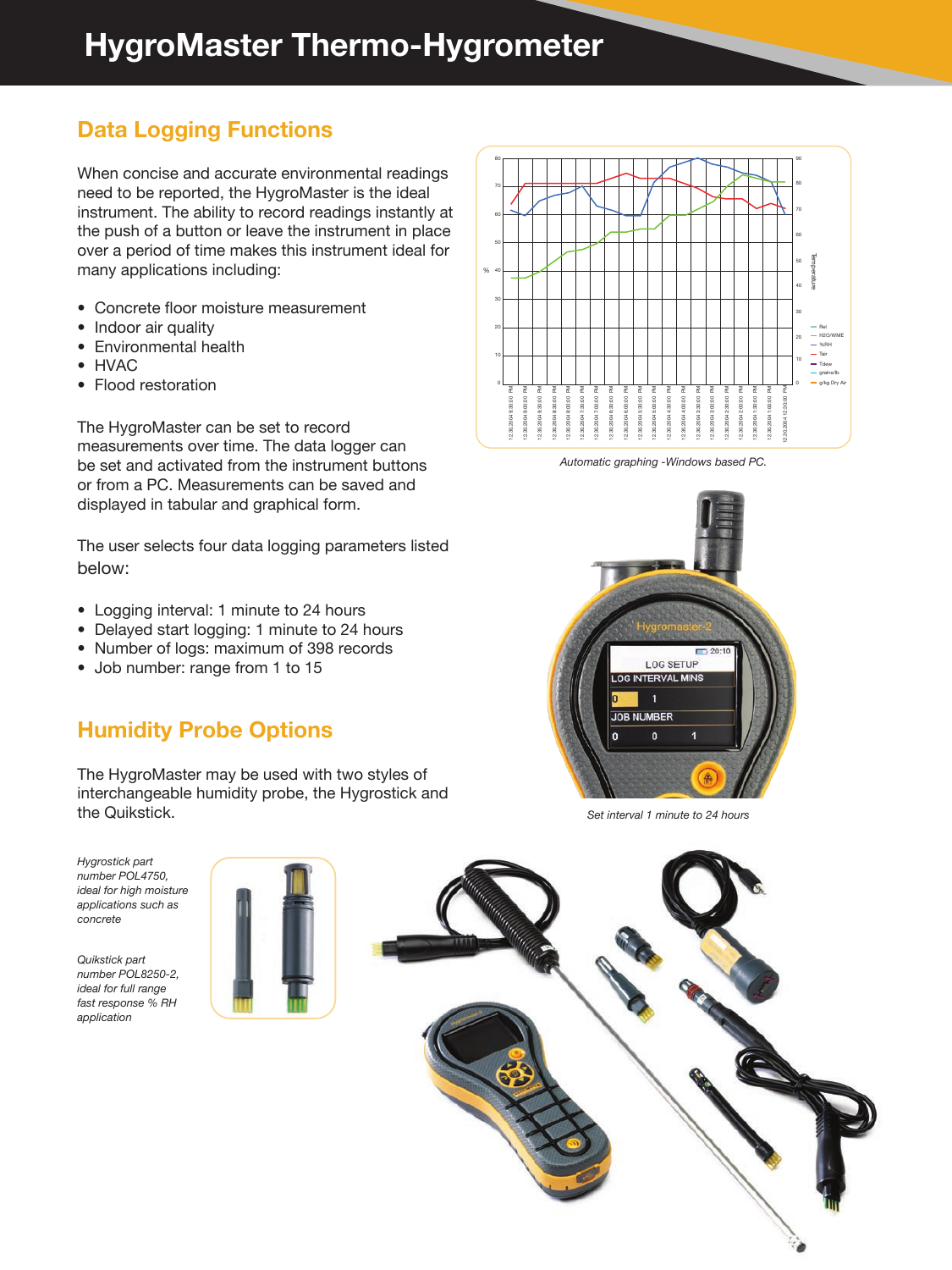### **Concrete Floor Moisture Measurement**

The HygroMaster may be used in accordance with BS8201/8203 and ASTM F2170-02 codes of practice for surface and sub-surface humidity measurement of concrete floor slabs.

Protimeter pioneered the sleeve test for subsurface measurement that involves measuring the equilibrium humidity in a sleeve inserted into a hole drilled into the slab. If excessive moisture is found, the sleeve cap is replaced and left for re-testing when appropriate.

A small hole is drilled in the concrete. Next, a humidity sleeve is inserted and capped flush with the floor. The relative humidity of the air in the test hole is now at the same moisture level as the concrete around it. Flooring product manufacturers normally recommend RH readings between 75% and 85% depending on the permeability of the product being installed. See humidity box in accordance with BS8201/8203 or ASTM F2170-02 for exact test procedures.

Readings from multiple Hygrosticks can be taken and recorded with ease. If it's long term measurements you need, simply set the logging start, stop and interval times and leave the instrument in place.

Humidity readings can be taken with the use of humidity sleeves or humidity box.

A further equilibrium relative humidity test method, which requires no drilling, is the surface humidity box method. This method is incorporated in the current British Standard Codes of Practice for floor laying, BS8201, BS8203 and BS5325. At the time of print this method is also a draft ASTM test F2420- 05. The humidity box is a block of foam with a cavity at its center, which equalizes with the surface it is placed. The HygroStick is inserted through a hole in the side of the box and measurements are taken using the optional extension lead and HygroMaster or MMS Plus instrument. Although the method measures at the surface, it is largely unaffected by changes to atmospheric conditions unlike the calcium chloride test.